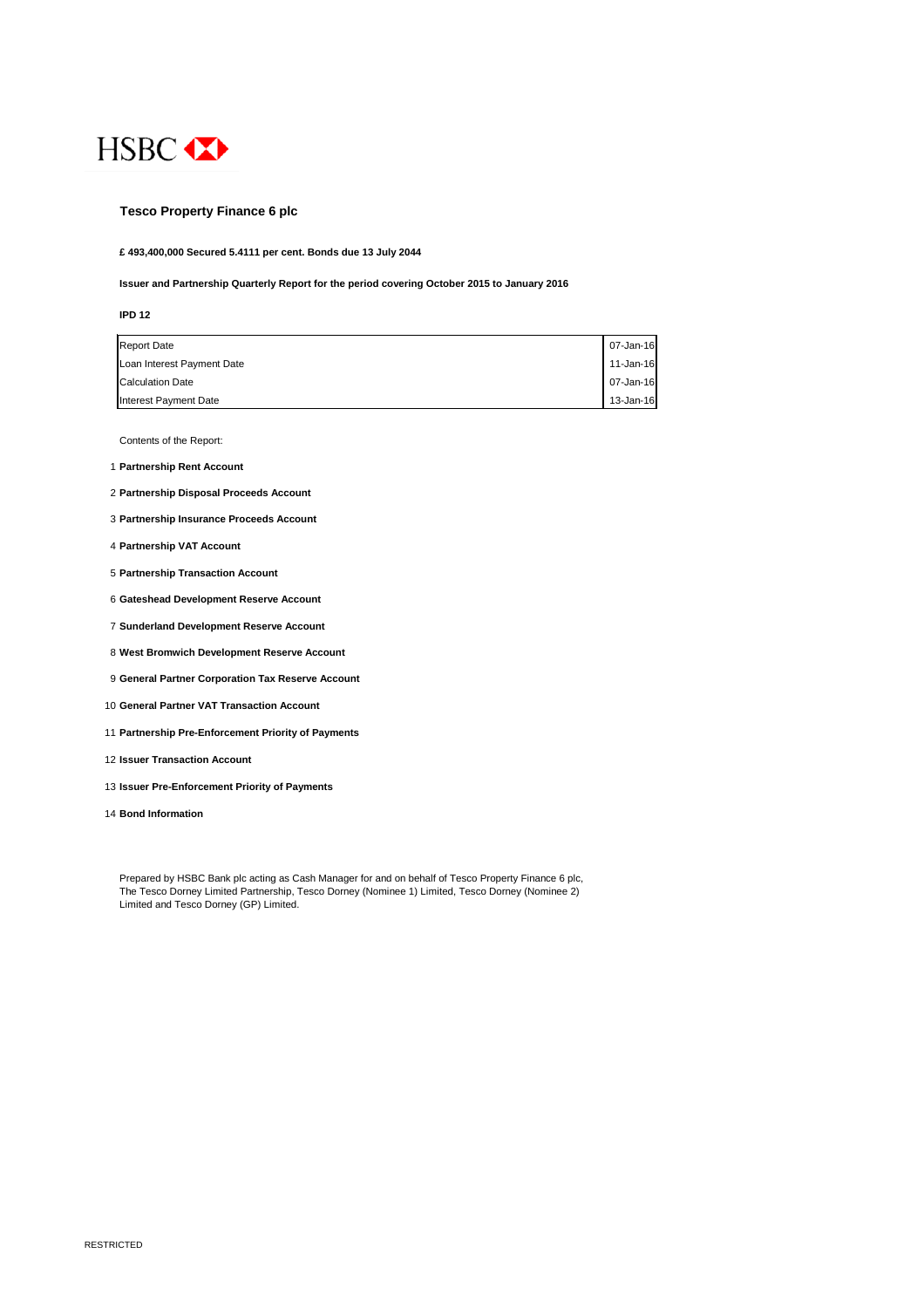RESTRICTED

## **1. Partnership Rent Account 73763809**

|             | <b>Opening Balance</b>             | 7,540.05 Cr         |  |
|-------------|------------------------------------|---------------------|--|
| <b>DATE</b> | <b>ENTRY DETAILS</b>               | AMOUNT (£)<br>Cr/Dr |  |
|             |                                    |                     |  |
| 02-Nov-15   | <b>Credit Interest</b>             | 314.27 Cr           |  |
| 01-Dec-15   | <b>Credit Interest</b>             | $0.94$ Cr           |  |
| 23-Dec-15   | <b>Tesco Rent</b>                  | 5,382,999.91 Cr     |  |
| 04-Jan-16   | <b>Tesco Rent</b>                  | 384,757.74 Cr       |  |
| 04-Jan-16   | <b>Tesco Rent</b>                  | 941,210.20 Cr       |  |
| 04-Jan-16   | <b>ICredit Interest</b>            | 244.44 Cr           |  |
| 12-Oct-15   | To Partnership Transaction Account | 6,708,967.85 Dr     |  |
|             |                                    |                     |  |
|             | <b>Closing Balance</b>             | 8,099.70 Cr         |  |

**2.Partnership Disposal Proceeds Account**

## **3.Partnership Insurance Proceeds Account**

#### **4. Partnership VAT Account 73763511**

|             | <b>Opening Balance</b> | 1,437,679.87 Cr     |  |
|-------------|------------------------|---------------------|--|
| <b>DATE</b> | <b>ENTRY DETAILS</b>   | AMOUNT (£)<br>Cr/Dr |  |
|             |                        |                     |  |
| 29-Oct-15   | <b>HMRC</b>            | 1,385,998.59 Dr     |  |
| 23-Dec-15   | <b>Tesco</b>           | 1,076,600.01 Cr     |  |
| 04-Jan-16   | <b>Tesco</b>           | 76,951.55 Cr        |  |
| 04-Jan-16   | <b>Tesco</b>           | 188,242.04 Cr       |  |
|             |                        |                     |  |
|             | <b>Closing Balance</b> | 1,393,474.88 Cr     |  |

## **5. Partnership Transaction Account 73763538**

|               | <b>Opening Balance</b>    | 297,252.50 Cr       |
|---------------|---------------------------|---------------------|
| <b>DATE</b>   | <b>ENTRY DETAILS</b>      | AMOUNT (£)<br>Cr/Dr |
|               |                           |                     |
| 09-Nov-15     | <b>HMRC Shipley</b>       | 58,064.00 Dr        |
| 06-Jan-16     | <b>Credit Interest</b>    | 311.72 Cr           |
| $11 - Jan-16$ | <b>Transfer from Rent</b> | 6,708,967.85 Cr     |
| $11 - Jan-16$ | Trustee Fee               | 1,500.00 Dr         |
| $11 - Jan-16$ | <b>Ongoing Fee</b>        | 18,211.48 Dr        |
| $11 - Jan-16$ | Expenses                  | 12,526.80 Dr        |
| $11 - Jan-16$ | Partnership Swap payment  | 1,267,413.90 Cr     |
| $11 - Jan-16$ | <b>Partnership Debt</b>   | 7,836,875.66 Dr     |
|               | <b>Closing Balance</b>    | 346,768.03 Cr       |

**Expense Reserve Ledger - Max GBP 500,000.00**

|             | <b>Opening Balance</b> |              | 0.00          |       |
|-------------|------------------------|--------------|---------------|-------|
| <b>DATE</b> | <b>ENTRY DETAILS</b>   |              | AMOUNT (£)    | Cr/Dr |
|             |                        |              |               |       |
|             |                        | Date         |               |       |
|             |                        | $12$ -Jan-15 | 500,000.00 Cr |       |
|             |                        | $10$ -Apr-15 | 148,278.74 Dr |       |
|             |                        | $10$ -Jul-15 | 104,041.36 Cr |       |
|             |                        | 12-Oct-15    | 158,510.11 Dr |       |
|             |                        | $11$ -Jan-16 | 49,515.54 Cr  |       |
|             |                        |              |               |       |
|             | <b>Closing Balance</b> |              | 346,768.05 Cr |       |

**6. Gateshead Development Reserve Account 73763790**

|             | Opening Balance                                                                     | 4,725,356.80 Cr                     |       |
|-------------|-------------------------------------------------------------------------------------|-------------------------------------|-------|
| <b>DATE</b> | <b>ENTRY DETAILS</b>                                                                | AMOUNT (£)                          | Cr/Dr |
|             | 02-Nov-15 Credit Interest<br>01-Dec-15 Credit Interest<br>04-Jan-16 Credit Interest | 621.42 Cr<br>563.23 Cr<br>660.42 Cr |       |
|             | <b>Closing Balance</b>                                                              | 4,727,201.87 Cr                     |       |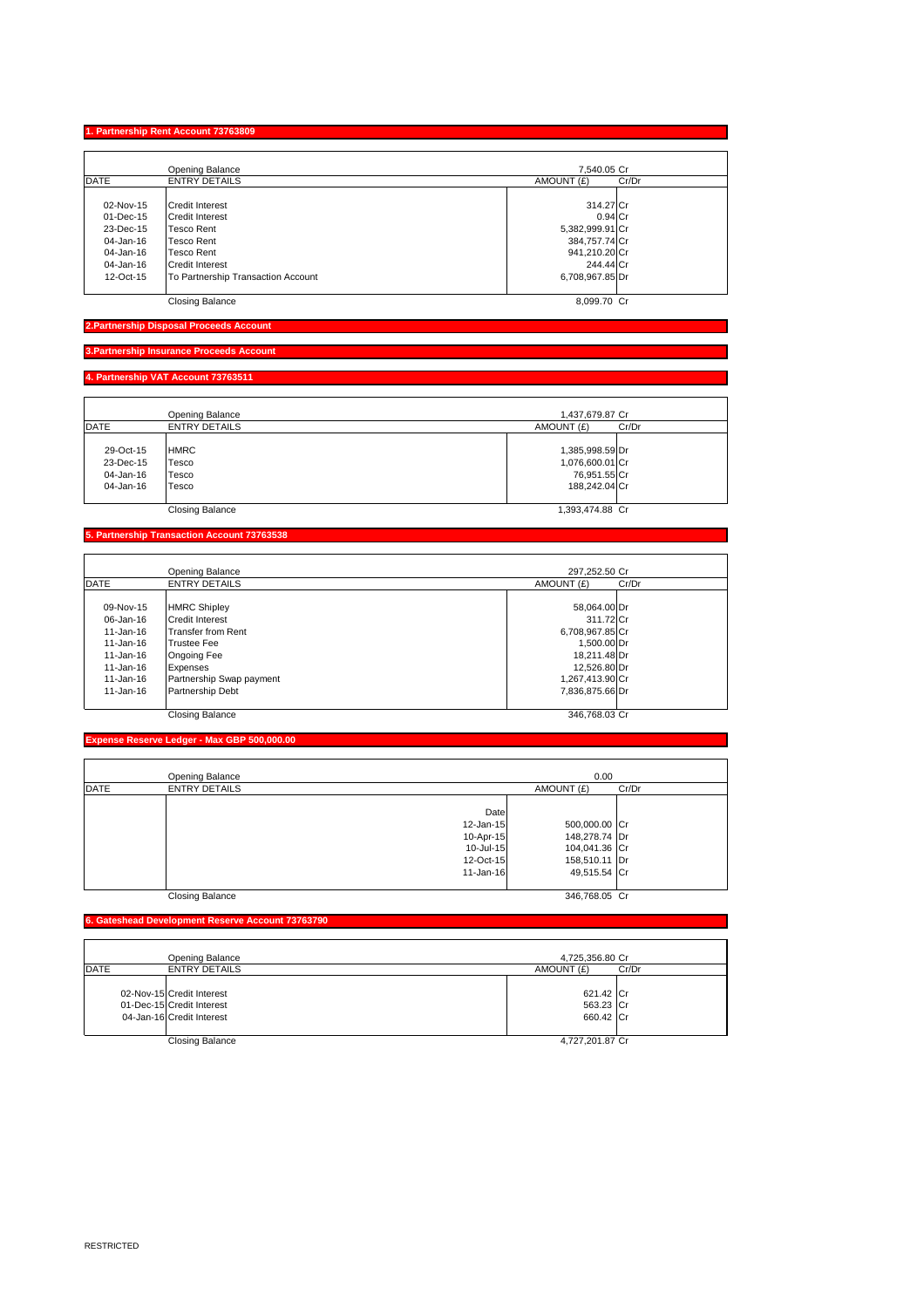# **7. Sunderland Development Reserve Account 73763782**

|      | <b>Opening Balance</b>                                                              | 597,113.37 Cr                    |       |
|------|-------------------------------------------------------------------------------------|----------------------------------|-------|
| DATE | <b>ENTRY DETAILS</b>                                                                | AMOUNT (£)                       | Cr/Dr |
|      | 02-Nov-15 Credit Interest<br>01-Dec-15 Credit Interest<br>04-Jan-16 Credit Interest | 78.52 Cr<br>71.17 Cr<br>83.45 Cr |       |
|      | <b>Closing Balance</b>                                                              | 597,346.51 Cr                    |       |

# **8. West Bromwich Development Reserve Account 73763774**

|      | <b>Opening Balance</b>                                                              | 1,504,957.44 Cr                     |       |
|------|-------------------------------------------------------------------------------------|-------------------------------------|-------|
| DATE | <b>ENTRY DETAILS</b>                                                                | AMOUNT (£)                          | Cr/Dr |
|      | 02-Nov-15 Credit Interest<br>01-Dec-15 Credit Interest<br>04-Jan-16 Credit Interest | 197.91 Cr<br>179.38 Cr<br>210.33 Cr |       |
|      | <b>Closing Balance</b>                                                              | 1,505,545.06 Cr                     |       |

#### **9. General Partner Corporation Tax Reserve Account 73763597**

**10. General Partner Vat Transaction Account 73763589**

# **11. Partnership Pre-Enforcement Priority of Payments**

|           |                                                                               | Funds Paid Out of | <b>Funds Received into</b> |
|-----------|-------------------------------------------------------------------------------|-------------------|----------------------------|
| Date      |                                                                               | account(E)        | account(E)                 |
| 11-Jan-16 |                                                                               |                   |                            |
|           | <b>Partnership Available Funds</b>                                            |                   |                            |
|           |                                                                               |                   |                            |
|           | a Rental Income                                                               |                   | 6,708,967.85               |
|           | b Funds from Issuer under Partnership Swaps                                   |                   | 5,771,234.00               |
|           | c From Partnership VAT Account                                                |                   |                            |
|           | d From Partnership Disposal Proceeds Account                                  |                   |                            |
|           | e From Partnership Insurance Proceeds Account                                 |                   |                            |
|           | f Interest received by the Partnership Accounts and Rent Account              |                   | 311.72                     |
|           | g Eligible Investment Earnings by Partnership                                 |                   |                            |
|           | h Advance under Partnership Expenses Facility                                 |                   |                            |
|           | i Net proceeds of a CPO Disposal or a Mortgage Property                       |                   |                            |
|           | j From 3rd anniversay of Closing, funds from Subordinated Loan Reserve Ledger |                   |                            |
|           | k Net proceeds of a disposal of a Mortgage Property                           |                   |                            |
|           | Any other sums standing to the credit of the Partnership Transaction Ac       |                   |                            |
|           | Partnership Expense Reserve Ledger                                            |                   |                            |
|           | Interest Reserve Ledger                                                       |                   |                            |
|           |                                                                               |                   |                            |
|           |                                                                               |                   |                            |
|           |                                                                               |                   |                            |
|           | <b>Partnership Pre-Enforcement Priority of Payments</b>                       |                   |                            |
|           | a Partnership Security Trustee Fees                                           | 1,500.00          |                            |
|           |                                                                               |                   |                            |
|           | b Issuer Security Trustee Fee, Bond Trustee, operating expenses of the Issuer | 12,211.48         |                            |
|           | (Ongoing Partnership Facility Fee)                                            |                   |                            |
|           | c Partnership Operating Expenses excluding GP UK Tax                          | 61,980.80         |                            |
|           | d Partnership Operator Fee                                                    | 8,610.00          |                            |
|           | d Property Advisor Fee (Annual 40K)                                           |                   |                            |
|           | d Nominees Corporate Services Provider Fee                                    |                   |                            |
|           | d Nominees Holdco Corporate Services Provider Fee                             |                   |                            |
|           | d Nominees Side Letter payments                                               |                   |                            |
|           | d Nominees Holdco Side Letter payments                                        |                   |                            |
|           | d Account Bank Fee                                                            |                   |                            |
|           | d Cash Manager Fee                                                            |                   |                            |
|           |                                                                               |                   |                            |
|           | d Issuer Account Bank, PPA CM, CSP Fee (Ongoing Partnership Facility Fee)     | 5,250.00          |                            |
|           | d Headlease payment                                                           |                   |                            |
|           | e Partnership Expenses Ledger payment (RPI Indexed)                           | 6,630.63          |                            |
|           | f Partnership Debt Interest                                                   | 6,636,473.66      |                            |
|           | f Partnership Swap payment                                                    | 4,503,820.10      |                            |
|           | g Partnership Debt Principal                                                  | 1,200,402.00      |                            |
|           | Issuer Partnership Swap Termination Amount (Ongoing Partnership Facility      |                   |                            |
|           | $h$ Fee)                                                                      | 750.00            |                            |
|           | Property Pool Manager Fee (reserved)                                          |                   |                            |
|           | Partnership Swap Termination Amount                                           |                   |                            |
|           | k Partnership Expenses Ledger payment                                         | 42,884.91         |                            |
|           | Alteration Adjustment Rent                                                    |                   |                            |
|           | m Substitution Adjustment Rent                                                |                   |                            |
|           | n Credited to Subordinated Loan Reserve Ledger                                |                   |                            |
|           | o Payments to the Subordinated Loan Facility Provider                         |                   |                            |
|           | p Partnership Distribution Account                                            |                   |                            |
|           | <b>Totals</b>                                                                 | 12,480,513.57     | 12,480,513.57              |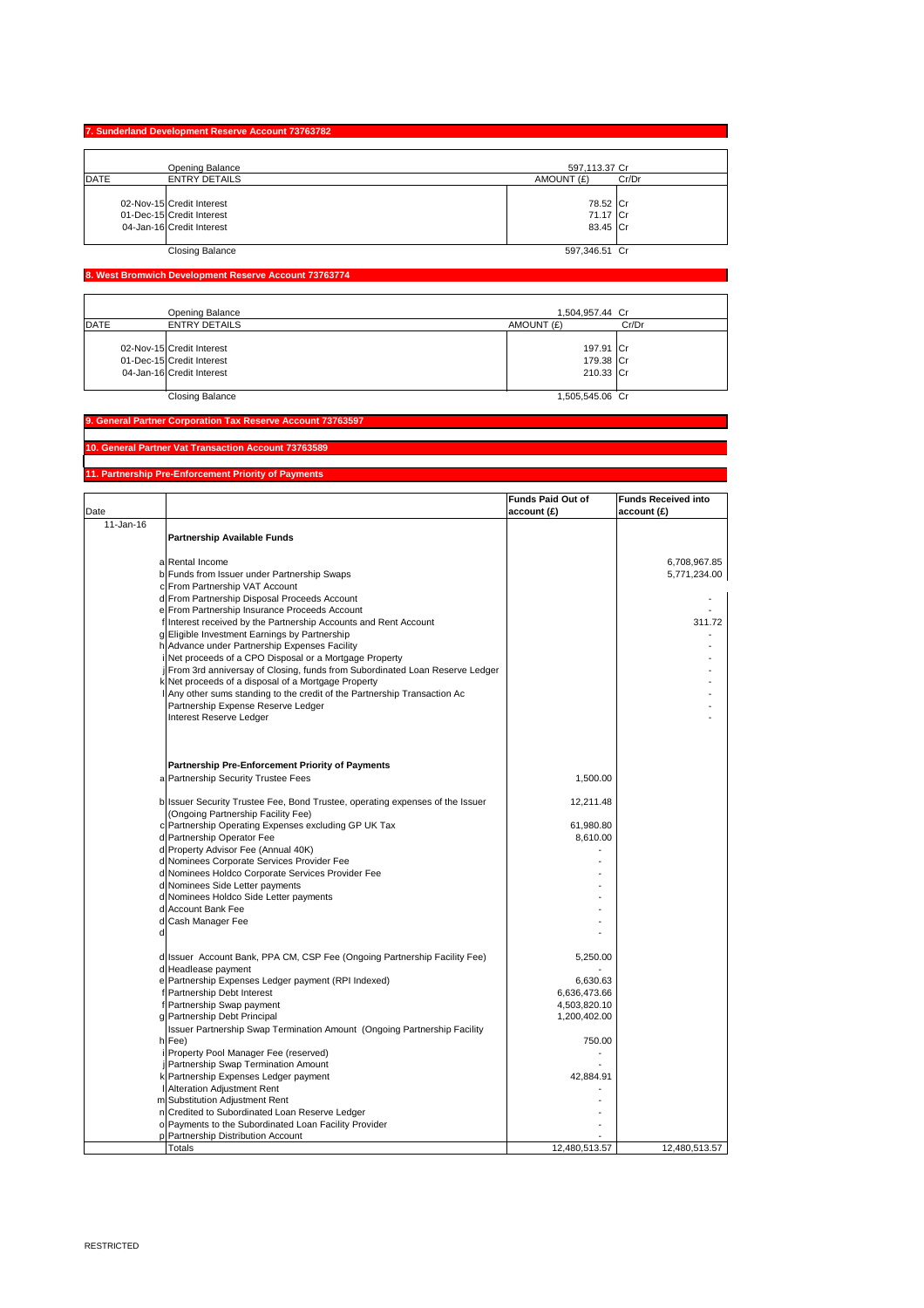RESTRICTED

# **12. Issuer Transaction Account 73771516**

|               | <b>Opening Balance</b>  | 21,697.17 Cr        |
|---------------|-------------------------|---------------------|
| DATE          | <b>ENTRY DETAILS</b>    | AMOUNT (£)<br>Cr/Dr |
|               |                         |                     |
| 02-Nov-15     | <b>ICredit interest</b> | $36.35$ Cr          |
| 01-Dec-15     | <b>Credit interest</b>  | $2.59$ Cr           |
| 04-Jan-16     | <b>Credit interest</b>  | $3.04$ Cr           |
| $13 - Jan-16$ | <b>Swaps Receipts</b>   | 10,275,054.10 Cr    |
| $13 - Jan-16$ | <b>Swap Pays</b>        | 10,275,054.10 Dr    |
| 13-Jan-16     | <b>Partnership Debt</b> | 7,855,087.14 Cr     |
| $13 - Jan-16$ | <b>Expenses</b>         | 17,461.48 Dr        |
| $13 - Jan-16$ | <b>Notes</b>            | 7,836,875.66 Dr     |
|               |                         |                     |
|               | <b>Closing Balance</b>  | 22,489.15 Cr        |

# **13. Issuer Pre-Enforcement Priority of Payments**

|           |                                                        | <b>Funds Paid Out of</b> | <b>Funds Received into</b> |
|-----------|--------------------------------------------------------|--------------------------|----------------------------|
| Date      |                                                        | account(E)               | account(E)                 |
| 13-Jan-16 |                                                        |                          |                            |
|           | <b>Issuer Available Funds</b>                          |                          |                            |
|           | a Funds due to Issuer under Partnership Swap Agreement |                          | 4,503,820.10               |
|           | b Amounts due to Issuer in respect of Partnership Loan |                          | 7,855,087.14               |
|           | c Any amount due to Issuer under Issuer Swap Agreement |                          | 5,771,234.00               |
|           | d Interest Received by Issuer on Transaction Account   |                          | 41.98                      |
|           | e Eigible Investment Earnings                          |                          |                            |
|           | <b>Issuer Pre-Enforcement Priority of Payments</b>     |                          |                            |
|           | alBond Trustee Fee                                     | 1,200.00                 |                            |
|           | a Issuer Security Trustee Fee                          | 1,500.00                 |                            |
|           | b Issuer Operating Expenses                            | 9,511.48                 |                            |
|           | Tax                                                    |                          |                            |
|           | c Issuer/Issuer Holdco Corporate Services Provider Fee |                          |                            |
|           | c Paying Agent Fee                                     | 500.00                   |                            |
|           | clAccount Bank Fee                                     | 1,000.00                 |                            |
|           | c Cash Manager Fee                                     | 3,750.00                 |                            |
|           | d Bond Interest                                        | 6,636,473.66             |                            |
|           | d Bond Principal                                       | 1,200,402.00             |                            |
|           | d Issuer Swap Provider                                 | 4,503,820.10             |                            |
|           | d Partnership Swap payment                             | 5,771,234.00             |                            |
|           | ellssuer Profit                                        | 750.00                   |                            |
|           | f Swap Subordinated Amounts                            |                          |                            |
|           | g Issuer Partnership Swap Termination Amount           |                          |                            |
|           | h Issuer Transaction Account                           | 41.98                    |                            |
|           |                                                        |                          |                            |
|           | <b>Totals</b>                                          | 18,130,183.22            | 18,130,183.22              |